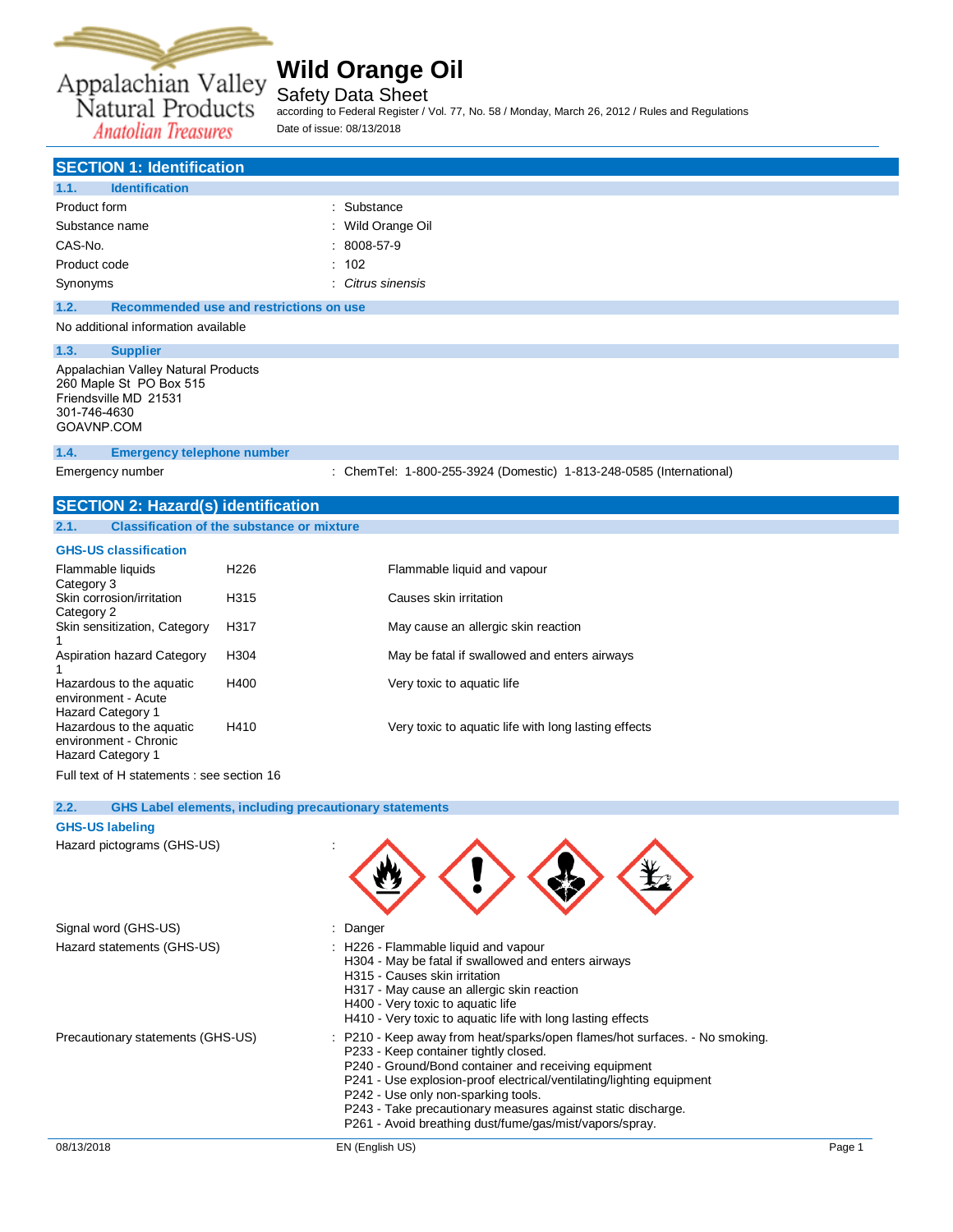Safety Data Sheet

according to Federal Register / Vol. 77, No. 58 / Monday, March 26, 2012 / Rules and Regulations

P264 - Wash hands, forearms and face thoroughly after handling. P272 - Contaminated work clothing must not be allowed out of the workplace P273 - Avoid release to the environment. P280 - Wear protective gloves/protective clothing/eye protection/face protection. P301+P310 - If swallowed: Immediately call a poison center or doctor P302+P352 - If on skin: Wash with plenty of water P303+P361+P353 - If on skin (or hair): Take off immediately all contaminated clothing. Rinse skin with water/shower P321 - Specific treatment (see supplemental first aid instruction on this label) P331 - Do NOT induce vomiting. P332+P313 - If skin irritation occurs: Get medical advice/attention. P333+P313 - If skin irritation or rash occurs: Get medical advice/attention. P362+P364 - Take off contaminated clothing and wash it before reuse. P363 - Wash contaminated clothing before reuse. P370+P378 - In case of fire: Use media other than water to extinguish. P391 - Collect spillage. P403+P235 - Store in a well-ventilated place. Keep cool. P405 - Store locked up. P501 - Dispose of contents/container to hazardous or special waste collection point, in accordance with local, regional, national and/or international regulation

#### **2.3. Other hazards which do not result in classification**

#### No additional information available

**2.4. Unknown acute toxicity (GHS US)**

Not applicable

### **SECTION 3: Composition/Information on ingredients**

| 3.1. | <b>Substances</b> |
|------|-------------------|
|      |                   |

| <b>Name</b>                           | <b>Product identifier</b> | $\frac{9}{6}$ | <b>GHS-US classification</b>                                                                                                                    |
|---------------------------------------|---------------------------|---------------|-------------------------------------------------------------------------------------------------------------------------------------------------|
| Wild Orange Oil<br>(Main constituent) | (CAS-No.) 8008-57-9       | 100           | Flam. Lig. 3, H226<br>Skin Irrit. 2, H315<br><b>Skin Sens. 1, H317</b><br>Asp. Tox. 1, H304<br>Aquatic Acute 1, H400<br>Aquatic Chronic 1, H410 |

Full text of hazard classes and H-statements : see section 16

## **3.2. Mixtures**

| Not applicable                                                          |                                                                                                                                                            |
|-------------------------------------------------------------------------|------------------------------------------------------------------------------------------------------------------------------------------------------------|
| <b>SECTION 4: First-aid measures</b>                                    |                                                                                                                                                            |
| <b>Description of first aid measures</b><br>4.1.                        |                                                                                                                                                            |
| First-aid measures general                                              | Call a physician immediately.                                                                                                                              |
| First-aid measures after inhalation                                     | : Remove person to fresh air and keep comfortable for breathing.                                                                                           |
| First-aid measures after skin contact                                   | : Rinse skin with water/shower. Remove/Take off immediately all contaminated clothing. If skin<br>irritation or rash occurs: Get medical advice/attention. |
| First-aid measures after eye contact                                    | : Rinse eyes with water as a precaution.                                                                                                                   |
| First-aid measures after ingestion                                      | : Do NOT induce vomiting. Call a physician immediately.                                                                                                    |
| Most important symptoms and effects (acute and delayed)<br>4.2.         |                                                                                                                                                            |
| Symptoms/effects after skin contact                                     | : Irritation. May cause an allergic skin reaction.                                                                                                         |
| Symptoms/effects after ingestion                                        | : Risk of lung edema.                                                                                                                                      |
| Immediate medical attention and special treatment, if necessary<br>4.3. |                                                                                                                                                            |
| Treat symptomatically.                                                  |                                                                                                                                                            |

| <b>SECTION 5: Fire-fighting measures</b> |                                               |                                                  |
|------------------------------------------|-----------------------------------------------|--------------------------------------------------|
| 5.1.                                     | Suitable (and unsuitable) extinguishing media |                                                  |
|                                          | Suitable extinguishing media                  | : Water spray. Dry powder. Foam. Carbon dioxide. |
| 5.2.                                     | Specific hazards arising from the chemical    |                                                  |
| Fire hazard                              |                                               | : Flammable liquid and vapour.                   |
| Reactivity                               |                                               | : Flammable liquid and vapour.                   |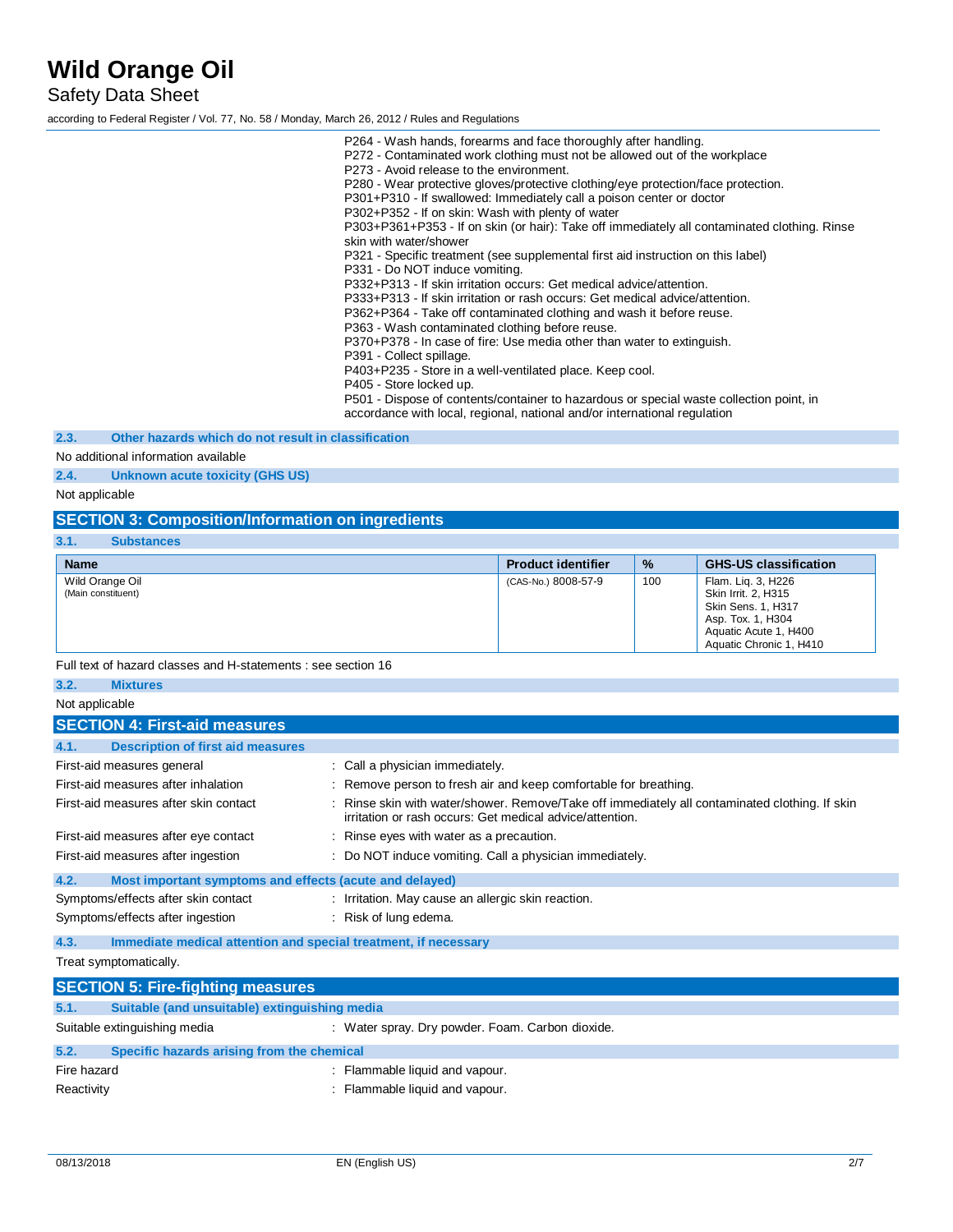Safety Data Sheet

according to Federal Register / Vol. 77, No. 58 / Monday, March 26, 2012 / Rules and Regulations

| 5.3.<br>Special protective equipment and precautions for fire-fighters                |                                                                                                                                                                                                                                                                                                                                                                                                                                                                                                        |  |  |
|---------------------------------------------------------------------------------------|--------------------------------------------------------------------------------------------------------------------------------------------------------------------------------------------------------------------------------------------------------------------------------------------------------------------------------------------------------------------------------------------------------------------------------------------------------------------------------------------------------|--|--|
| Protection during firefighting                                                        | : Do not attempt to take action without suitable protective equipment. Self-contained breathing<br>apparatus. Complete protective clothing.                                                                                                                                                                                                                                                                                                                                                            |  |  |
| <b>SECTION 6: Accidental release measures</b>                                         |                                                                                                                                                                                                                                                                                                                                                                                                                                                                                                        |  |  |
| 6.1.<br>Personal precautions, protective equipment and emergency procedures           |                                                                                                                                                                                                                                                                                                                                                                                                                                                                                                        |  |  |
| 6.1.1.<br>For non-emergency personnel                                                 |                                                                                                                                                                                                                                                                                                                                                                                                                                                                                                        |  |  |
| Emergency procedures                                                                  | : Ventilate spillage area. NO open flames, NO sparks, and NO smoking. Avoid contact with skin<br>and eyes. Avoid breathing dust/fume/gas/mist/vapors/spray.                                                                                                                                                                                                                                                                                                                                            |  |  |
| 6.1.2.<br>For emergency responders<br>Protective equipment                            | Do not attempt to take action without suitable protective equipment. For further information<br>refer to section 8: "Exposure controls/personal protection".                                                                                                                                                                                                                                                                                                                                           |  |  |
| 6.2.<br><b>Environmental precautions</b>                                              |                                                                                                                                                                                                                                                                                                                                                                                                                                                                                                        |  |  |
| Avoid release to the environment.                                                     |                                                                                                                                                                                                                                                                                                                                                                                                                                                                                                        |  |  |
| 6.3.<br>Methods and material for containment and cleaning up                          |                                                                                                                                                                                                                                                                                                                                                                                                                                                                                                        |  |  |
| For containment                                                                       | : Collect spillage.                                                                                                                                                                                                                                                                                                                                                                                                                                                                                    |  |  |
| Methods for cleaning up                                                               | : Take up liquid spill into absorbent material. Notify authorities if product enters sewers or public<br>waters.                                                                                                                                                                                                                                                                                                                                                                                       |  |  |
| Other information                                                                     | Dispose of materials or solid residues at an authorized site.                                                                                                                                                                                                                                                                                                                                                                                                                                          |  |  |
| 6.4.<br><b>Reference to other sections</b>                                            |                                                                                                                                                                                                                                                                                                                                                                                                                                                                                                        |  |  |
| For further information refer to section 8 : Exposure-controls/personal protection"". |                                                                                                                                                                                                                                                                                                                                                                                                                                                                                                        |  |  |
| <b>SECTION 7: Handling and storage</b>                                                |                                                                                                                                                                                                                                                                                                                                                                                                                                                                                                        |  |  |
| 7.1.<br><b>Precautions for safe handling</b>                                          |                                                                                                                                                                                                                                                                                                                                                                                                                                                                                                        |  |  |
| Precautions for safe handling                                                         | : Ensure good ventilation of the work station. Keep away from heat, hot surfaces, sparks, open<br>flames and other ignition sources. No smoking. Ground/bond container and receiving<br>equipment. Use only non-sparking tools. Take precautionary measures against static<br>discharge. Flammable vapors may accumulate in the container. Use explosion-proof<br>equipment. Wear personal protective equipment. Avoid contact with skin and eyes. Avoid<br>breathing dust/fume/gas/mist/vapors/spray. |  |  |
| Hygiene measures                                                                      | Wash contaminated clothing before reuse. Contaminated work clothing should not be allowed<br>out of the workplace. Do not eat, drink or smoke when using this product. Always wash hands<br>after handling the product.                                                                                                                                                                                                                                                                                |  |  |
| 7.2.<br>Conditions for safe storage, including any incompatibilities                  |                                                                                                                                                                                                                                                                                                                                                                                                                                                                                                        |  |  |
| <b>Technical measures</b>                                                             | : Ground/bond container and receiving equipment.                                                                                                                                                                                                                                                                                                                                                                                                                                                       |  |  |
| Storage conditions                                                                    | : Store in a well-ventilated place. Keep cool. Keep container tightly closed. Store locked up.                                                                                                                                                                                                                                                                                                                                                                                                         |  |  |
| <b>SECTION 8: Exposure controls/personal protection</b>                               |                                                                                                                                                                                                                                                                                                                                                                                                                                                                                                        |  |  |
| <b>Control parameters</b><br>8.1.                                                     |                                                                                                                                                                                                                                                                                                                                                                                                                                                                                                        |  |  |
| No additional information available                                                   |                                                                                                                                                                                                                                                                                                                                                                                                                                                                                                        |  |  |
|                                                                                       |                                                                                                                                                                                                                                                                                                                                                                                                                                                                                                        |  |  |
| <b>Appropriate engineering controls</b><br>8.2.<br>Appropriate engineering controls   | Ensure good ventilation of the work station.                                                                                                                                                                                                                                                                                                                                                                                                                                                           |  |  |
| Environmental exposure controls                                                       | : Avoid release to the environment.                                                                                                                                                                                                                                                                                                                                                                                                                                                                    |  |  |
| 8.3.<br>Individual protection measures/Personal protective equipment                  |                                                                                                                                                                                                                                                                                                                                                                                                                                                                                                        |  |  |
| Hand protection:                                                                      |                                                                                                                                                                                                                                                                                                                                                                                                                                                                                                        |  |  |
| Protective gloves                                                                     |                                                                                                                                                                                                                                                                                                                                                                                                                                                                                                        |  |  |
|                                                                                       |                                                                                                                                                                                                                                                                                                                                                                                                                                                                                                        |  |  |
| Eye protection:                                                                       |                                                                                                                                                                                                                                                                                                                                                                                                                                                                                                        |  |  |
| Safety glasses                                                                        |                                                                                                                                                                                                                                                                                                                                                                                                                                                                                                        |  |  |
| Skin and body protection:                                                             |                                                                                                                                                                                                                                                                                                                                                                                                                                                                                                        |  |  |
| Wear suitable protective clothing                                                     |                                                                                                                                                                                                                                                                                                                                                                                                                                                                                                        |  |  |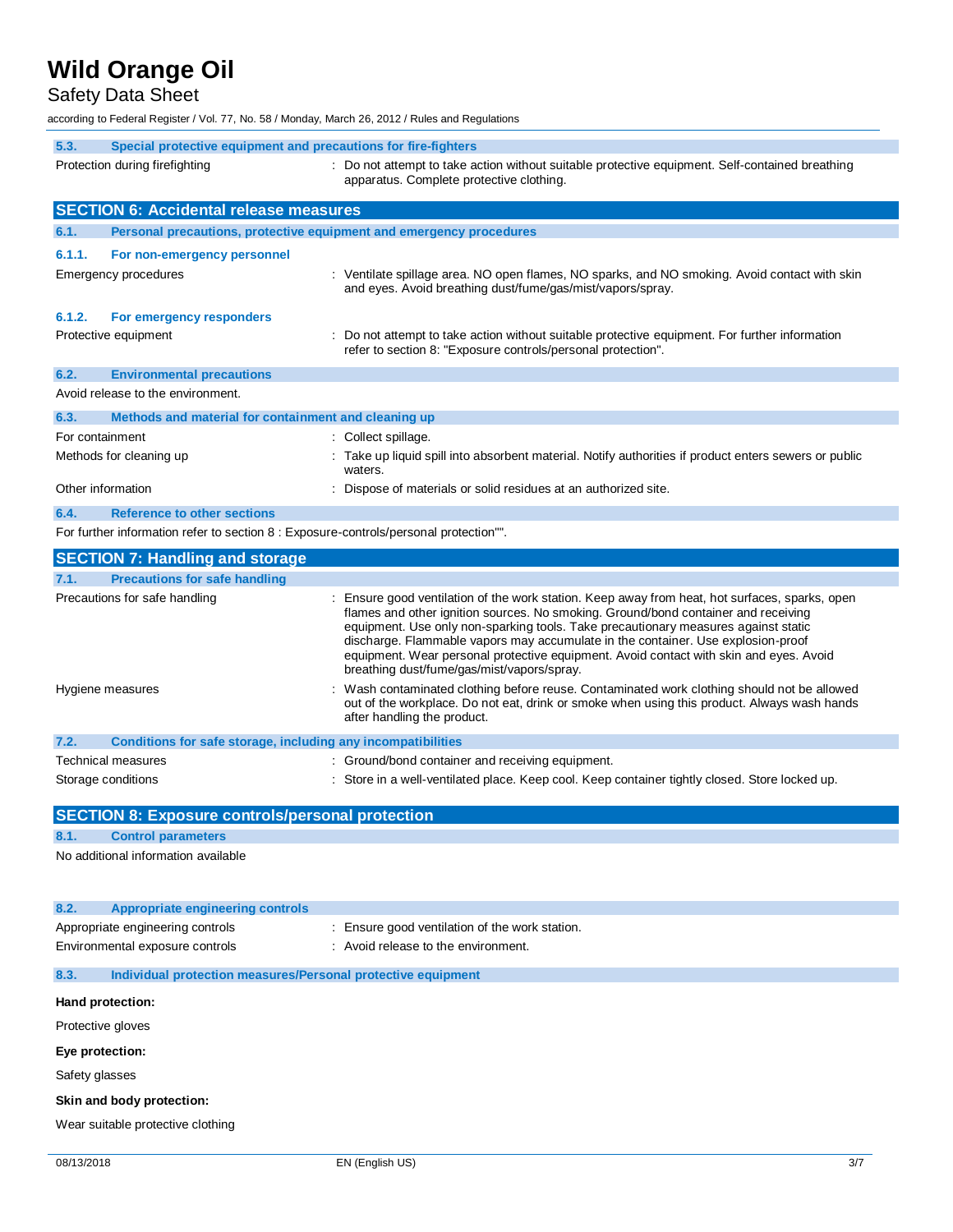Safety Data Sheet

according to Federal Register / Vol. 77, No. 58 / Monday, March 26, 2012 / Rules and Regulations

### **Respiratory protection:**

In case of insufficient ventilation, wear suitable respiratory equipment.

| <b>SECTION 9: Physical and chemical properties</b> |  |
|----------------------------------------------------|--|
|----------------------------------------------------|--|

| 9.1.<br>Information on basic physical and chemical properties |                                      |  |
|---------------------------------------------------------------|--------------------------------------|--|
| Physical state                                                | : Mobile Liquid                      |  |
| Color                                                         | Semi-Opaque, Yellow-Orange to Orange |  |
| Odor                                                          | : Citrus, Sweet, Characteristic      |  |
| Odor threshold                                                | : No data available                  |  |
| pH                                                            | : No data available                  |  |
| Melting point                                                 | : Not applicable                     |  |
| Freezing point                                                | No data available                    |  |
| Boiling point                                                 | No data available                    |  |
| Flash point                                                   | : 48 $^{\circ}$ C                    |  |
| Relative evaporation rate (butyl acetate=1)                   | : No data available                  |  |
| Flammability (solid, gas)                                     | : Not applicable.                    |  |
| Vapor pressure                                                | No data available                    |  |
| Relative vapor density at 20 °C                               | No data available                    |  |
| Relative density                                              | : No data available                  |  |
| Solubility                                                    | : No data available                  |  |
| Log Pow                                                       | : No data available                  |  |
| Auto-ignition temperature                                     | : No data available                  |  |
| Decomposition temperature                                     | : No data available                  |  |
| Viscosity, kinematic                                          | : No data available                  |  |
| Viscosity, dynamic                                            | : No data available                  |  |
| <b>Explosion limits</b>                                       | : No data available                  |  |
| Explosive properties                                          | No data available                    |  |
| Oxidizing properties                                          | No data available                    |  |
|                                                               |                                      |  |

### **9.2. Other information**

No additional information available

|                                                                                                      | <b>SECTION 10: Stability and reactivity</b>                  |                                                                                                 |  |
|------------------------------------------------------------------------------------------------------|--------------------------------------------------------------|-------------------------------------------------------------------------------------------------|--|
| 10.1.                                                                                                | <b>Reactivity</b>                                            |                                                                                                 |  |
|                                                                                                      | Flammable liquid and vapour.                                 |                                                                                                 |  |
| 10.2.                                                                                                | <b>Chemical stability</b>                                    |                                                                                                 |  |
|                                                                                                      | Stable under normal conditions.                              |                                                                                                 |  |
| 10.3.                                                                                                | <b>Possibility of hazardous reactions</b>                    |                                                                                                 |  |
|                                                                                                      | No dangerous reactions known under normal conditions of use. |                                                                                                 |  |
| 10.4.                                                                                                | <b>Conditions to avoid</b>                                   |                                                                                                 |  |
|                                                                                                      |                                                              | Avoid contact with hot surfaces. Heat. No flames, No sparks. Eliminate all sources of ignition. |  |
| 10.5.                                                                                                | <b>Incompatible materials</b>                                |                                                                                                 |  |
|                                                                                                      | No additional information available                          |                                                                                                 |  |
| 10.6.                                                                                                | <b>Hazardous decomposition products</b>                      |                                                                                                 |  |
| Under normal conditions of storage and use, hazardous decomposition products should not be produced. |                                                              |                                                                                                 |  |
| <b>SECTION 11: Toxicological information</b>                                                         |                                                              |                                                                                                 |  |
| 11.1.                                                                                                | Information on toxicological effects                         |                                                                                                 |  |
| Acute toxicity                                                                                       |                                                              | : Not classified                                                                                |  |
|                                                                                                      | Skin corrosion/irritation                                    | : Causes skin irritation.                                                                       |  |
| Serious eye damage/irritation                                                                        |                                                              | : Not classified                                                                                |  |
| Respiratory or skin sensitization<br>: May cause an allergic skin reaction.                          |                                                              |                                                                                                 |  |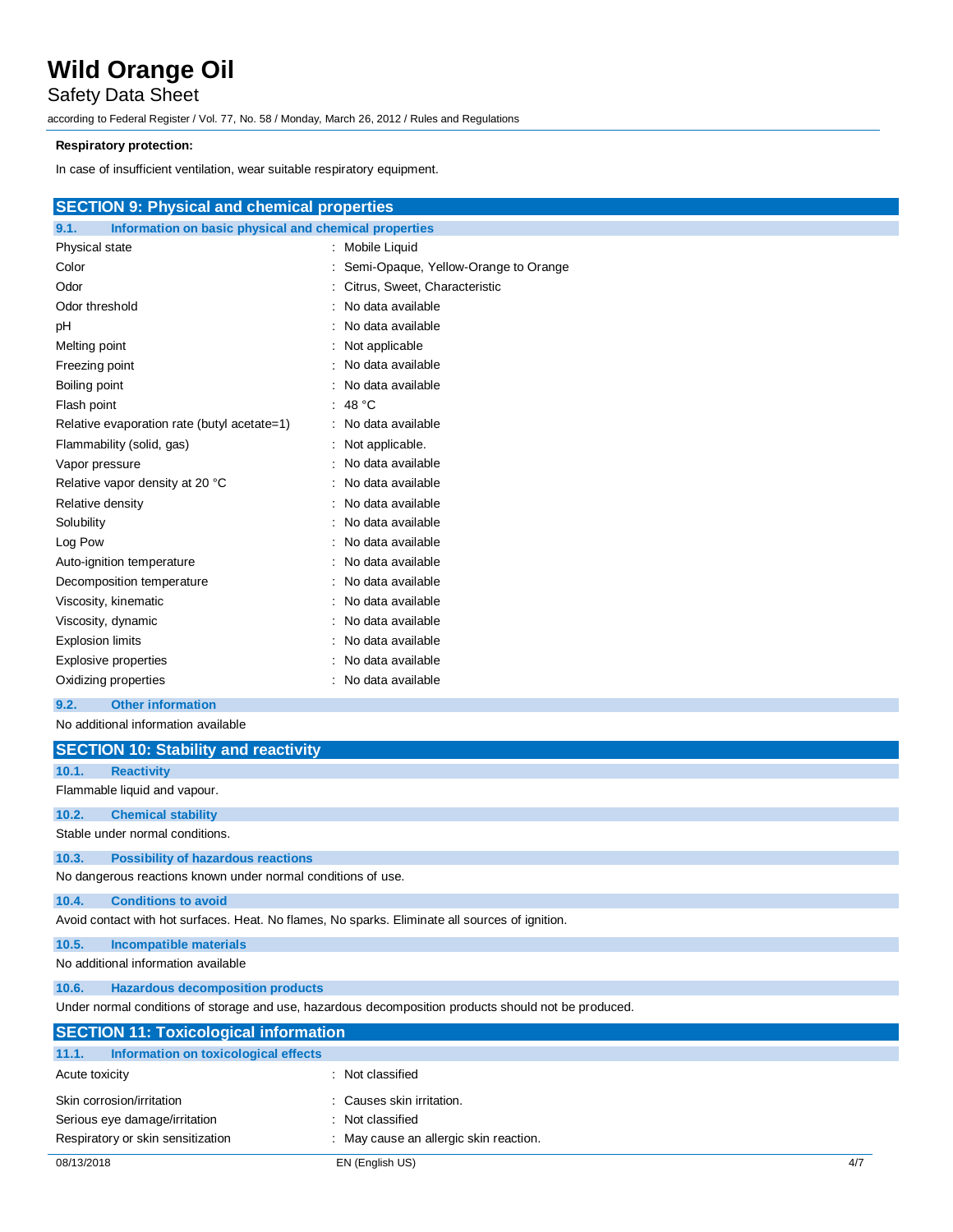## Safety Data Sheet

according to Federal Register / Vol. 77, No. 58 / Monday, March 26, 2012 / Rules and Regulations

| Germ cell mutagenicity                                | : Not classified                                   |
|-------------------------------------------------------|----------------------------------------------------|
| Carcinogenicity                                       | : Not classified                                   |
| Reproductive toxicity                                 | : Not classified                                   |
| Specific target organ toxicity – single exposure      | : Not classified                                   |
| Specific target organ toxicity – repeated<br>exposure | : Not classified                                   |
| Aspiration hazard                                     | : May be fatal if swallowed and enters airways.    |
| Symptoms/effects after skin contact                   | : Irritation. May cause an allergic skin reaction. |
| Symptoms/effects after ingestion                      | : Risk of lung edema.                              |
|                                                       |                                                    |

|                                     | <b>SECTION 12: Ecological information</b> |                                                         |  |  |
|-------------------------------------|-------------------------------------------|---------------------------------------------------------|--|--|
| 12.1.                               | <b>Toxicity</b>                           |                                                         |  |  |
| Ecology - general                   |                                           | : Very toxic to aquatic life with long lasting effects. |  |  |
| 12.2.                               | <b>Persistence and degradability</b>      |                                                         |  |  |
| No additional information available |                                           |                                                         |  |  |
| 12.3.                               | <b>Bioaccumulative potential</b>          |                                                         |  |  |
| No additional information available |                                           |                                                         |  |  |
| 12.4.                               | <b>Mobility in soil</b>                   |                                                         |  |  |
| No additional information available |                                           |                                                         |  |  |
| 12.5.                               | <b>Other adverse effects</b>              |                                                         |  |  |
| No additional information available |                                           |                                                         |  |  |

| <b>SECTION 13: Disposal considerations</b>                                                                                                                                 |                                                                                               |
|----------------------------------------------------------------------------------------------------------------------------------------------------------------------------|-----------------------------------------------------------------------------------------------|
| 13.1.<br><b>Disposal methods</b>                                                                                                                                           |                                                                                               |
| Waste treatment methods                                                                                                                                                    | : Dispose of contents/container in accordance with licensed collector's sorting instructions. |
| Additional information                                                                                                                                                     | : Flammable vapors may accumulate in the container.                                           |
| <b>Communication of the Communication Communication</b><br>the contract of the contract of the contract of the contract of the contract of the contract of the contract of |                                                                                               |

# **SECTION 14: Transport information**

|  | <b>Department of Transportation (DOT)</b> |  |
|--|-------------------------------------------|--|
|--|-------------------------------------------|--|

In accordance with DOT

Transport document description : UN1169 Extracts, aromatic, liquid, 3, III UN-No.(DOT) : UN1169 Proper Shipping Name (DOT) : Extracts, aromatic, liquid Class (DOT) : 3 - Class 3 - Flammable and combustible liquid 49 CFR 173.120 Packing group (DOT) **in the case of the COV** in the Minor Danger Hazard labels (DOT) **interpretatal and the set of the set of the set of the set of the set of the set of the set of the set of the set of the set of the set of the set of the set of the set of the set of the set of the set** 

Dangerous for the environment : Yes Marine pollutant in the set of the set of the set of the set of the set of the set of the set of the set of the set of the set of the set of the set of the set of the set of the set of the set of the set of the set of the

DOT Packaging Non Bulk (49 CFR 173.xxx) : 203 DOT Packaging Bulk (49 CFR 173.xxx) : 242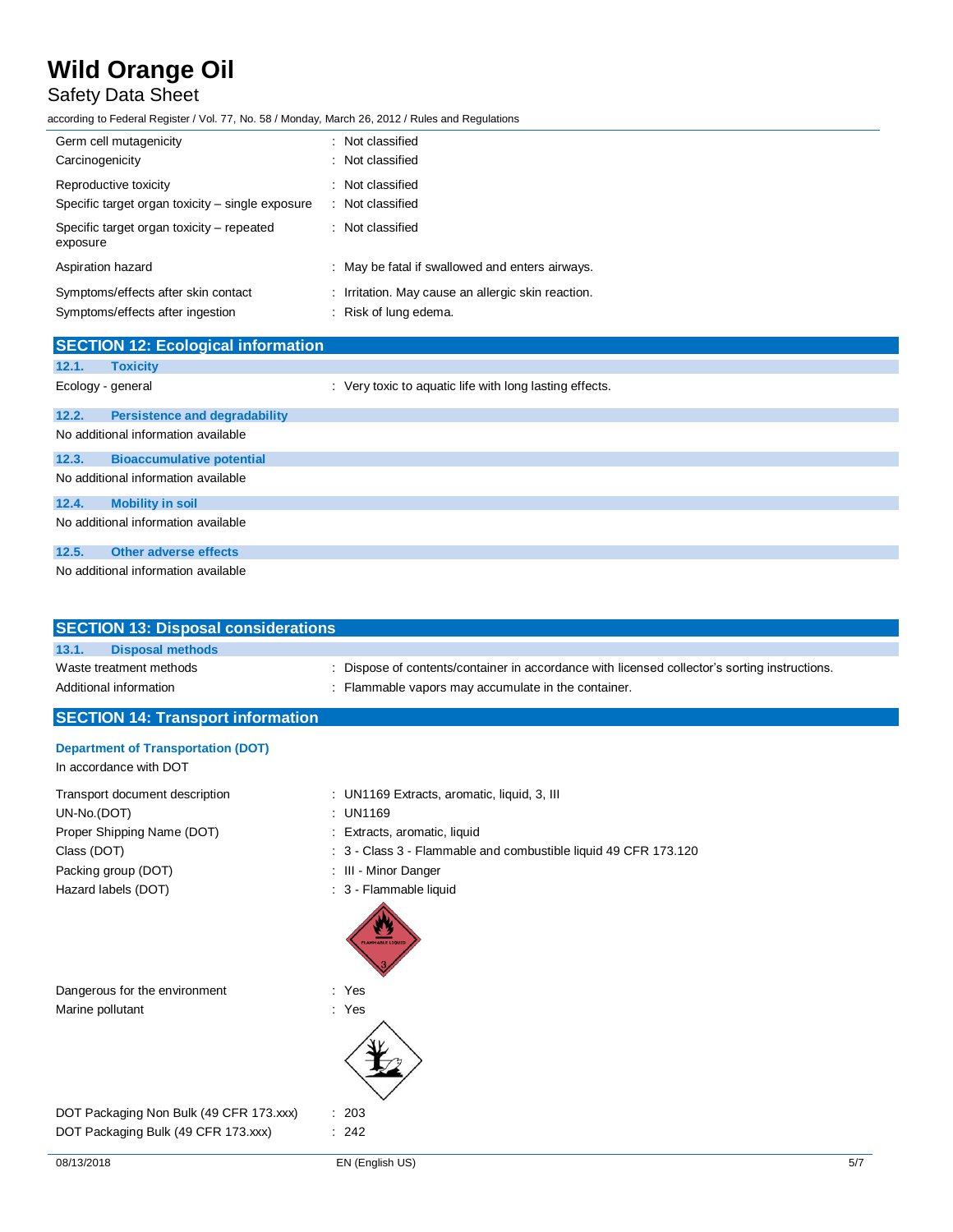Safety Data Sheet

according to Federal Register / Vol. 77, No. 58 / Monday, March 26, 2012 / Rules and Regulations

| DOT Special Provisions (49 CFR 172.102)                                    | : B1 - If the material has a flash point at or above 38 C (100 F) and below 93 C (200 F), then the<br>bulk packaging requirements of 173.241 of this subchapter are applicable. If the material has a<br>flash point of less than 38 C (100 F), then the bulk packaging requirements of 173.242 of this<br>subchapter are applicable.<br>IB3 - Authorized IBCs: Metal (31A, 31B and 31N); Rigid plastics (31H1 and 31H2); Composite<br>(31HZ1 and 31HA2, 31HB2, 31HN2, 31HD2 and 31HH2). Additional Requirement: Only liquids<br>with a vapor pressure less than or equal to 110 kPa at 50 C (1.1 bar at 122 F), or 130 kPa at 55<br>C (1.3 bar at 131 F) are authorized, except for UN2672 (also see Special Provision IP8 in Table<br>2 for UN2672).<br>T2 - 1.5 178.274(d)(2) Normal 178.275(d)(3)<br>TP1 - The maximum degree of filling must not exceed the degree of filling determined by the<br>following: Degree of filling = $97/1 + a$ (tr - tf) Where: tr is the maximum mean bulk temperature<br>during transport, and tf is the temperature in degrees celsius of the liquid during filling. |
|----------------------------------------------------------------------------|------------------------------------------------------------------------------------------------------------------------------------------------------------------------------------------------------------------------------------------------------------------------------------------------------------------------------------------------------------------------------------------------------------------------------------------------------------------------------------------------------------------------------------------------------------------------------------------------------------------------------------------------------------------------------------------------------------------------------------------------------------------------------------------------------------------------------------------------------------------------------------------------------------------------------------------------------------------------------------------------------------------------------------------------------------------------------------------------------------|
| DOT Packaging Exceptions (49 CFR 173.xxx)                                  | : 150                                                                                                                                                                                                                                                                                                                                                                                                                                                                                                                                                                                                                                                                                                                                                                                                                                                                                                                                                                                                                                                                                                      |
| DOT Quantity Limitations Passenger aircraft/rail : 60 L<br>(49 CFR 173.27) |                                                                                                                                                                                                                                                                                                                                                                                                                                                                                                                                                                                                                                                                                                                                                                                                                                                                                                                                                                                                                                                                                                            |
| DOT Quantity Limitations Cargo aircraft only (49 : 220 L<br>CFR 175.75)    |                                                                                                                                                                                                                                                                                                                                                                                                                                                                                                                                                                                                                                                                                                                                                                                                                                                                                                                                                                                                                                                                                                            |
| DOT Vessel Stowage Location                                                | : A - The material may be stowed "on deck" or "under deck" on a cargo vessel and on a<br>passenger vessel.                                                                                                                                                                                                                                                                                                                                                                                                                                                                                                                                                                                                                                                                                                                                                                                                                                                                                                                                                                                                 |
| Emergency Response Guide (ERG) Number                                      | : 127                                                                                                                                                                                                                                                                                                                                                                                                                                                                                                                                                                                                                                                                                                                                                                                                                                                                                                                                                                                                                                                                                                      |
| Other information                                                          | : No supplementary information available.                                                                                                                                                                                                                                                                                                                                                                                                                                                                                                                                                                                                                                                                                                                                                                                                                                                                                                                                                                                                                                                                  |
| <b>Transportation of Dangerous Goods</b>                                   |                                                                                                                                                                                                                                                                                                                                                                                                                                                                                                                                                                                                                                                                                                                                                                                                                                                                                                                                                                                                                                                                                                            |
| Not applicable                                                             |                                                                                                                                                                                                                                                                                                                                                                                                                                                                                                                                                                                                                                                                                                                                                                                                                                                                                                                                                                                                                                                                                                            |
| <b>Transport by sea</b>                                                    |                                                                                                                                                                                                                                                                                                                                                                                                                                                                                                                                                                                                                                                                                                                                                                                                                                                                                                                                                                                                                                                                                                            |
| Transport document description (IMDG)                                      | : UN 1169 EXTRACTS, AROMATIC, LIQUID, 3, III                                                                                                                                                                                                                                                                                                                                                                                                                                                                                                                                                                                                                                                                                                                                                                                                                                                                                                                                                                                                                                                               |
| UN-No. (IMDG)                                                              | : 1169                                                                                                                                                                                                                                                                                                                                                                                                                                                                                                                                                                                                                                                                                                                                                                                                                                                                                                                                                                                                                                                                                                     |
| Proper Shipping Name (IMDG)                                                | : EXTRACTS, AROMATIC, LIQUID                                                                                                                                                                                                                                                                                                                                                                                                                                                                                                                                                                                                                                                                                                                                                                                                                                                                                                                                                                                                                                                                               |
| Class (IMDG)                                                               | : 3 - Flammable liquids                                                                                                                                                                                                                                                                                                                                                                                                                                                                                                                                                                                                                                                                                                                                                                                                                                                                                                                                                                                                                                                                                    |
| Packing group (IMDG)                                                       | : III - substances presenting low danger                                                                                                                                                                                                                                                                                                                                                                                                                                                                                                                                                                                                                                                                                                                                                                                                                                                                                                                                                                                                                                                                   |
| Limited quantities (IMDG)                                                  | : 5 L                                                                                                                                                                                                                                                                                                                                                                                                                                                                                                                                                                                                                                                                                                                                                                                                                                                                                                                                                                                                                                                                                                      |
| Marine pollutant                                                           | : Yes                                                                                                                                                                                                                                                                                                                                                                                                                                                                                                                                                                                                                                                                                                                                                                                                                                                                                                                                                                                                                                                                                                      |
| <b>Air transport</b>                                                       |                                                                                                                                                                                                                                                                                                                                                                                                                                                                                                                                                                                                                                                                                                                                                                                                                                                                                                                                                                                                                                                                                                            |
| Transport document description (IATA)                                      | : UN 1169 Extracts, aromatic, liquid, 3, III                                                                                                                                                                                                                                                                                                                                                                                                                                                                                                                                                                                                                                                                                                                                                                                                                                                                                                                                                                                                                                                               |
| UN-No. (IATA)                                                              | : 1169                                                                                                                                                                                                                                                                                                                                                                                                                                                                                                                                                                                                                                                                                                                                                                                                                                                                                                                                                                                                                                                                                                     |

Proper Shipping Name (IATA) : Extracts, aromatic, liquid Class (IATA)  $\qquad \qquad : 3$  - Flammable Liquids Packing group (IATA) : III - Minor Danger

- 
- 

| <b>SECTION 15: Regulatory information</b>                                 |  |  |  |  |
|---------------------------------------------------------------------------|--|--|--|--|
| 15.1. US Federal regulations                                              |  |  |  |  |
| <b>Wild Orange Oil (8008-57-9)</b>                                        |  |  |  |  |
| Listed on the United States TSCA (Toxic Substances Control Act) inventory |  |  |  |  |

### **15.2. International regulations**

**CANADA**

**Wild Orange Oil (8008-57-9)**

Listed on the Canadian DSL (Domestic Substances List) inventory.